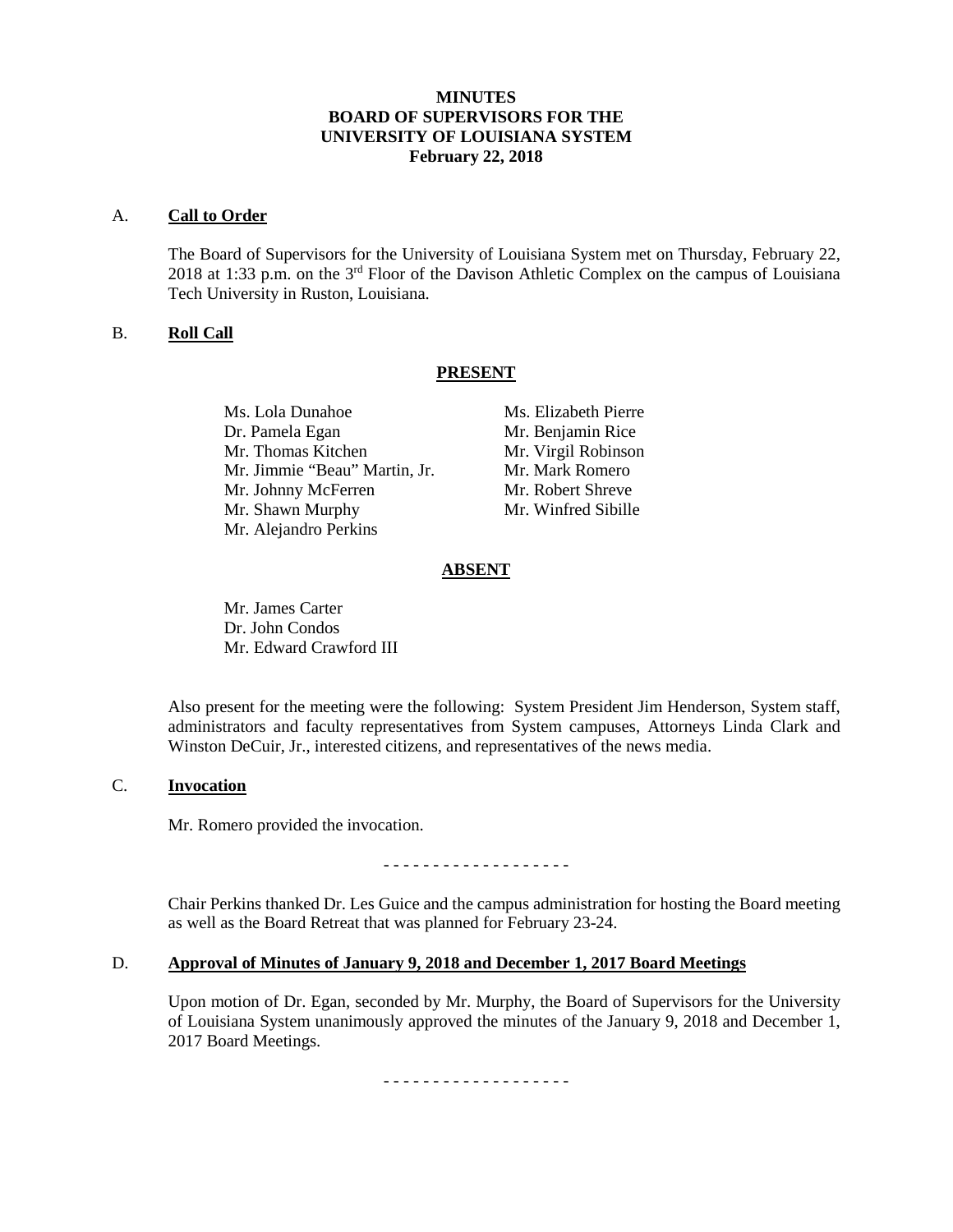> *Upon motion of Mr. Rice, seconded by Mr. Sibille, the Board unanimously voted to suspend the rules and dispense with Committee deliberations and allow the Board to consider all items on the agenda.*

> Chair Perkins also asked for a motion and a second to add one item of Other Business from Nicholls State University.

> *Upon motion of Mr. Kitchen, seconded by Mr. Murphy, the Board unanimously approved a request from Nicholls State University to add one item of Other Business to the Athletic Committee.*

## E. **Academic and Student Affairs**

Dr. Jeannine Kahn, System Provost and Vice President for Academic Affairs, presented the items to the Board for consideration.

Upon motion of Dr. Egan, seconded by Mr. Murphy, the Board unanimously voted to approve the following items:

E.1. McNeese State University's request for approval of a Post Baccalaureate Certificate in Strategic Corporate Communication.

*NOW, THEREFORE, BE IT RESOLVED, that the Board of Supervisors for the University of Louisiana System hereby approves McNeese State University's request for approval of a Post Baccalaureate Certificate in Strategic Corporate Communication.*

E.2. University of Louisiana at Lafayette's request for approval of a PhD in Earth and Energy Sciences.

*NOW, THEREFORE, BE IT RESOLVED, that the Board of Supervisors for the University of Louisiana System hereby approves University of Louisiana at Lafayette's request for approval of a PhD in Earth and Energy Sciences.*

E.3. University of Louisiana at Monroe's request for approval of a Letter of Intent to develop a New Academic Program leading to a Master of Music Education.

*NOW, THEREFORE, BE IT RESOLVED, that the Board of Supervisors for the University of Louisiana System hereby approves University of Louisiana at Monroe's request for approval of a Letter of Intent to develop a New Academic Program leading to a Master of Music Education.* 

E.4. University of New Orleans' request for approval of a Letter of Intent to develop a New Academic Program leading to a Master of Science in Cyber Security and Operations.

*NOW, THEREFORE, BE IT RESOLVED, that the Board of Supervisors for the University of Louisiana System hereby approves University of New Orleans' request for approval of a Letter of Intent to develop a New Academic Program leading to a Master of Science in Cyber Security and Operations.*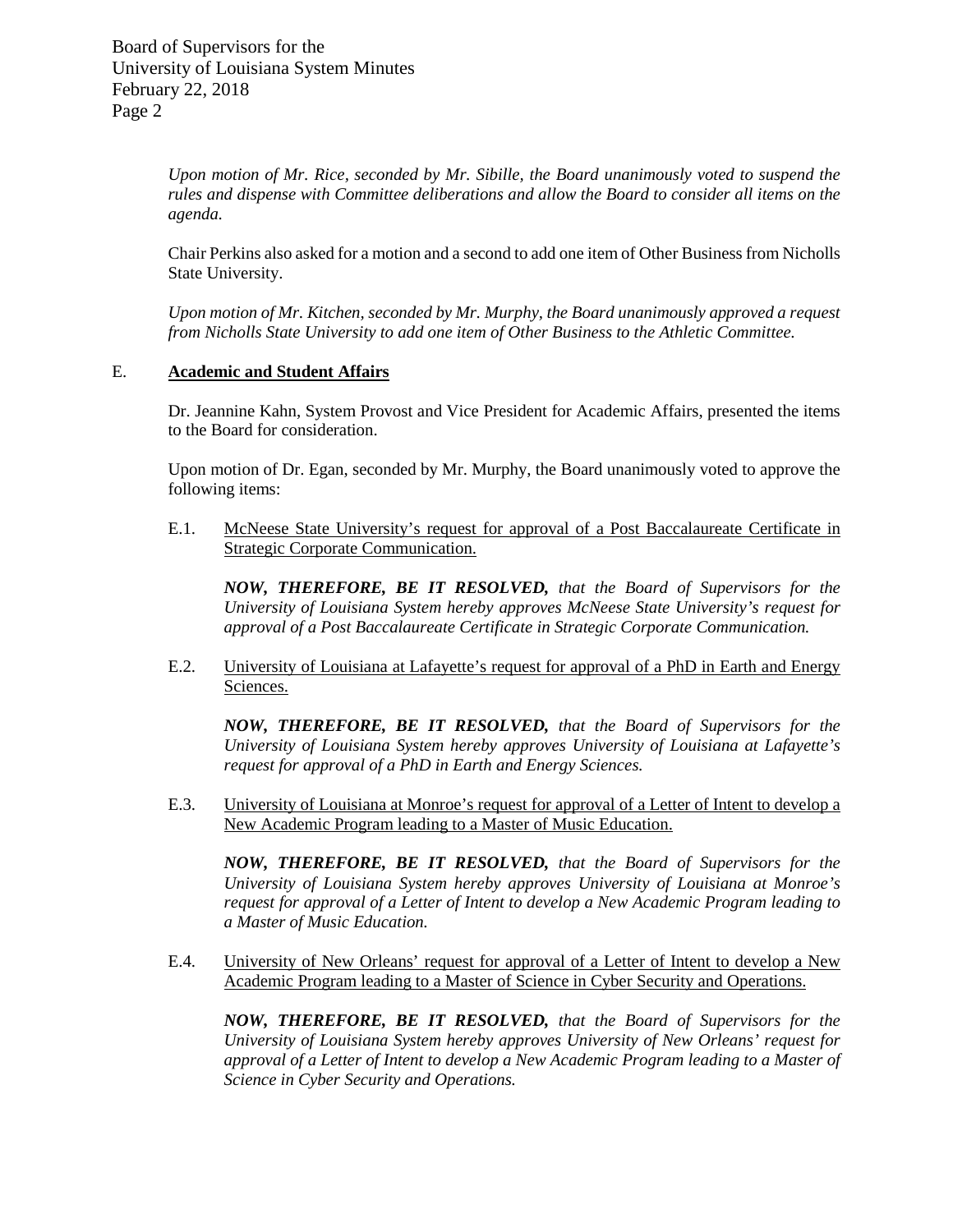> E.5. University of New Orleans' request for approval to award a Doctorate Honoris Causa to Mr. Paul David Hinnenkamp at the Spring Commencement Exercises.

*NOW, THEREFORE, BE IT RESOLVED, that the Board of Supervisors for the University of Louisiana System hereby approves University of New Orleans' request for approval to award a Doctorate Honoris Causa to Mr. Paul David Hinnenkamp at the Spring Commencement Exercises.*

# F. **Athletic**

Mr. Bruce Janet, System Director of Internal and External Audits, presented the items included on the agenda.

Upon motion of Mr. Robinson, seconded by Dr. Egan, the Board unanimously voted to approve the following items:

F.1. Northwestern State University's request for approval of an amendment to a contract with Sean Kiracofe, Head Women's Volleyball Coach, effective March 1, 2018.

*NOW, THEREFORE, BE IT RESOLVED, that the Board of Supervisors for the University of Louisiana System hereby approves Northwestern State University's request for approval of an amendment to a contract with Sean Kiracofe, Head Women's Volleyball Coach, effective March 1, 2018.*

F.2. Northwestern State University's request for approval of a contract with Mr. Brad Laird, Head Football Coach, effective November 20, 2017.

*NOW, THEREFORE, BE IT RESOLVED, that the Board of Supervisors for the University of Louisiana System hereby approves Northwestern State University's request for approval of a contract with Mr. Brad Laird, Head Football Coach, effective November 20, 2017.*

F.3. Northwestern State University's request for approval of a contract with Ms. Anna Jobe, Co-Head Women's Soccer Coach, effective January 8, 2018.

*NOW, THEREFORE, BE IT RESOLVED, that the Board of Supervisors for the University of Louisiana System hereby approves Northwestern State University's request for approval of a contract with Ms. Anna Jobe, Co-Head Women's Soccer Coach, effective January 8, 2018.*

F.4. Northwestern State University's request for approval of a contract with Mr. Jess Jobe, Co-Head Women's Soccer Coach, effective January 8, 2018.

*NOW, THEREFORE, BE IT RESOLVED, that the Board of Supervisors for the University of Louisiana System hereby approves Northwestern State University's request for approval of a contract with Mr. Jess Jobe, Co-Head Women's Soccer Coach, effective January 8, 2018.*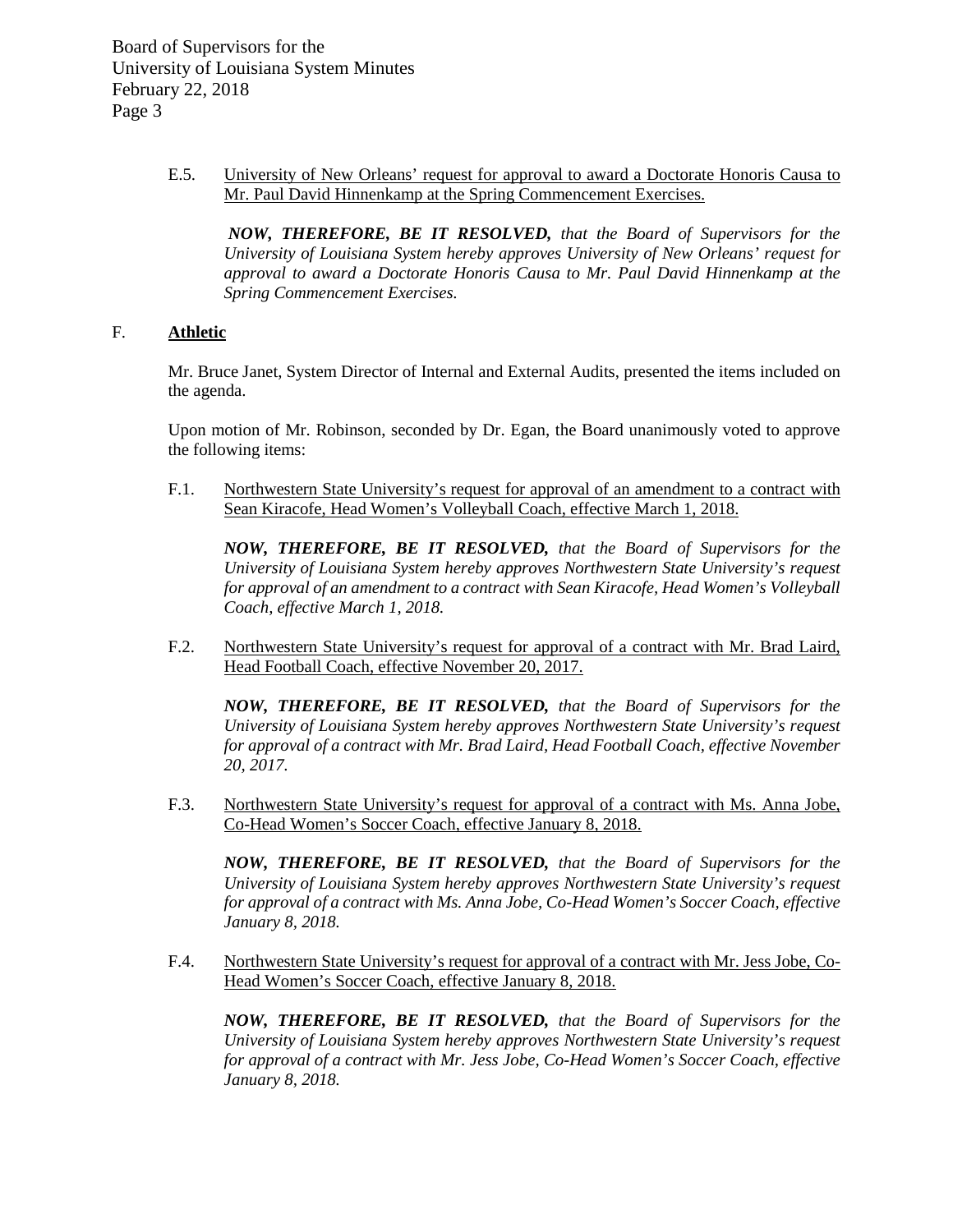> F.5. Southeastern Louisiana University's request for approval of a contract with Mr. Frank Scelfo, Head Football Coach, effective January 30, 2018.

*NOW, THEREFORE, BE IT RESOLVED, that the Board of Supervisors for the University of Louisiana System hereby approves Southeastern Louisiana University's request for approval of a contract with Mr. Frank Scelfo, Head Football Coach, effective January 30, 2018.*

F.6. University of Louisiana at Lafayette's request for approval of a contract with Mr. Gerald Glasco, Jr., Head Softball Coach, effective December 1, 2017.

*NOW, THEREFORE, BE IT RESOLVED, that the Board of Supervisors for the University of Louisiana System hereby approves University of Louisiana at Lafayette's request for approval of a contract with Mr. Gerald Glasco, Jr., Head Softball Coach, effective December 1, 2017.*

F.7. University of Louisiana at Lafayette's request to authorize the University President to sign and execute an assignment of ULL's Assistant Football Coach Karl Scott's employment agreement to the Board of Trustees for the University of Alabama (UA) in exchange for \$300,000.

*NOW, THEREFORE, BE IT RESOLVED, that the Board of Supervisors for the University of Louisiana System hereby authorizes University of Louisiana at Lafayette's President to execute any and all documents, including an assignment of rights, related to ULL's Assistant Football Coach Karl Scott's employment agreement to the Board of Trustees for the University of Alabama in exchange for a \$300,000 payment to ULL's Foundation.*

F.8. University of Louisiana at Monroe's request for approval of a contract with Mr. Mike Collins, Defensive Coordinator/Assistant Head Football Coach, effective January 1, 2018.

*NOW, THEREFORE, BE IT RESOLVED, that the Board of Supervisors for the University of Louisiana System hereby approves University of Louisiana at Monroe's request for approval of a contract with Mr. Mike Collins, Defensive Coordinator/Assistant Head Football Coach, effective January 1, 2018.*

F.9. University of Louisiana at Monroe's request for approval of a contract with Mr. Matt Kubik, Offensive Coordinator/Assistant Football Coach, effective January 1, 2018.

*NOW, THEREFORE, BE IT RESOLVED, that the Board of Supervisors for the University of Louisiana System hereby approves University of Louisiana at Monroe's request for approval of a contract with Mr. Matt Kubik, Offensive Coordinator/Assistant Football Coach, effective January 1, 2018.*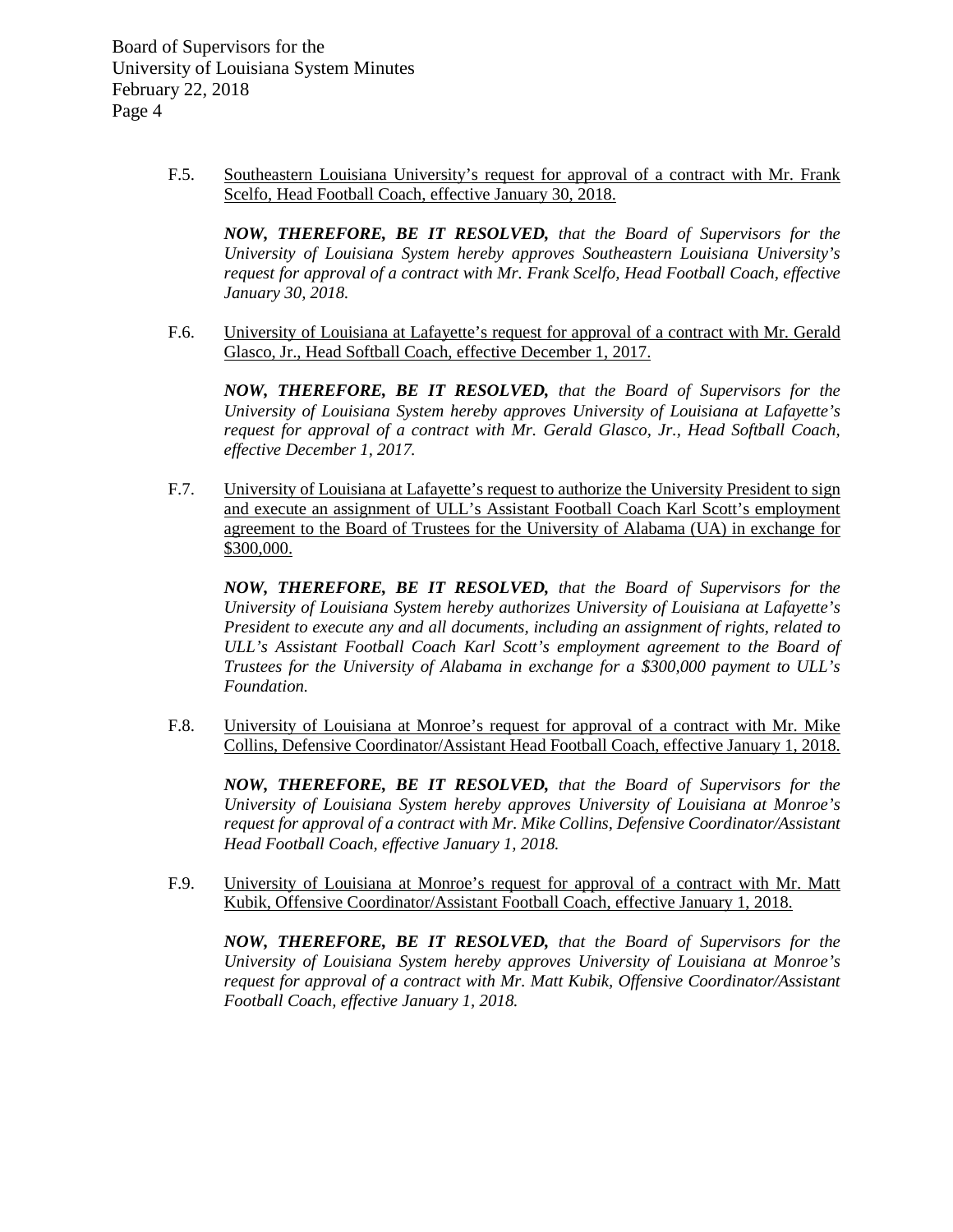> F.10. University of Louisiana at Monroe's request for approval of a contract with Mr. Grayson Crawford, Assistant Men's Baseball Coach, effective January 8, 2018.

*NOW, THEREFORE, BE IT RESOLVED, that the Board of Supervisors for the University of Louisiana System hereby approves University of Louisiana at Monroe's request for approval of a contract with Mr. Grayson Crawford, Assistant Men's Baseball Coach, effective January 8, 2018.* 

F.11. University of Louisiana at Monroe's request for approval of contractual amendments with Mr. Matt Viator, Head Men's Football Coach, effective January 1, 2018.

*NOW, THEREFORE, BE IT RESOLVED, that the Board of Supervisors for the University of Louisiana System hereby approves University of Louisiana at Monroe's request for approval of contractual amendments with Mr. Matt Viator, Head Men's Football Coach, effective January 1, 2018.*

#### Other Business

Nicholls State University's request for approval of a contract with Mr. Tim Rebowe, Head Football Coach, effective January 25, 2018.

Upon motion of Mr. Robinson, seconded by Mr. Romero, the Board unanimously approved the following resolution:

*NOW, THEREFORE, BE IT RESOLVED, that the Board of Supervisors for the University of Louisiana System hereby approves Nicholls State University's request for approval of a contract with Mr. Tim Rebowe, Head Football Coach, effective January 25, 2018.*

### G. **Facilities Planning**

Mr. Bruce Janet, Director of Internal and External Audits, presented the Committee items.

Upon motion of Mr. Romero, seconded by Mr. Robinson, the Board unanimously voted to approve the following items:

G.1. McNeese State University's request for approval to enter into a Ground Lease Agreement with the McNeese State University Foundation to replace the artificial turf football field at Cowboy Stadium.

*NOW, THEREFORE, BE IT RESOLVED, that the Board of Supervisors for the University of Louisiana System hereby approves McNeese State University's request for approval to enter into a Ground Lease Agreement with the McNeese State University Foundation to replace the artificial turf football field at Cowboy Stadium.* 

*BE IT FURTHER RESOLVED, that McNeese State University shall obtain final review from UL System staff and legal counsel to the Board, and shall secure all other appropriate approvals from agencies/parties of processes, documents, and administrative requirements prior to execution of documents.*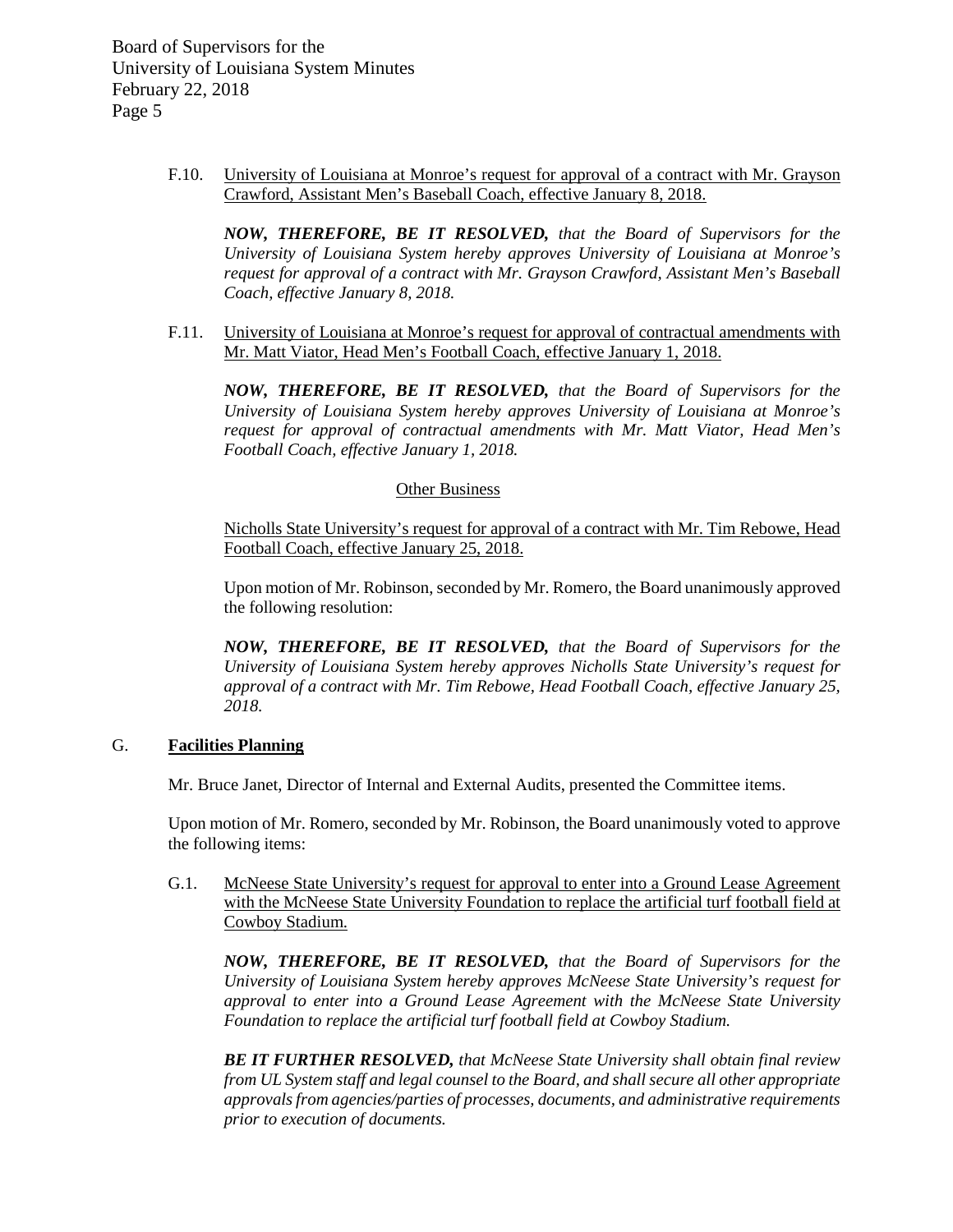> *BE IT FURTHER RESOLVED, that the President of McNeese State University and/or his designee are hereby authorized and directed to execute the act of donation described herein and any and all documents necessary in connection with the acceptance of the property donation described herein.*

> *AND FURTHER, that McNeese State University will provide the System office with copies of all final executed documents for Board files.*

G.2. McNeese State University's request for approval to rename its softball field "Joe Miller Field."

*NOW, THEREFORE, BE IT RESOLVED, that the Board of Supervisors for the University of Louisiana System hereby approves McNeese State University's request to rename its softball field "Joe Miller Field."* 

G.3. Nicholls State University's request for approval to lease 6,350 square feet of office space at the Theodore Duhé Building located in Houma, Louisiana, to the START Corporation.

*NOW, THEREFORE, BE IT RESOLVED, that the Board of Supervisors for the University of Louisiana System hereby approves Nicholls State University's request for approval to lease 6,350 square feet of office space at the Theodore Duhé Building located in Houma, Louisiana, to the START Corporation.* 

*BE IT FURTHER RESOLVED, that Nicholls State University shall obtain final review from UL System staff, legal counsel and shall secure all other appropriate approvals from agencies/parties of processes, documents, and administrative requirements.*

*BE IT FURTHER RESOLVED, that the President of Nicholls State University and his or her designee is hereby designated and authorized to execute any and all documents necessary to execute the Lease Agreement.*

*AND FURTHER, that the University will provide the System office with copies of all final executed documents for Board files.*

G.4. University of Louisiana at Monroe's request for approval to lease 3,003 square feet of University campus health clinic space located at 1140 University Avenue (Rooms 101- 127) in Monroe, Louisiana to Affinity Health Group, LLC.

*NOW, THEREFORE, BE IT RESOLVED, that the Board of Supervisors for the University of Louisiana System hereby approves the University of Louisiana at Monroe's request for approval to lease 3,003 square feet of University campus health clinic space located at 1140 University Avenue (Rooms 101-127) in Monroe, Louisiana to Affinity Health Group, LLC.*

*BE IT FURTHER RESOLVED, that the University of Louisiana at Monroe shall obtain final review from UL System staff, legal counsel and shall secure all other appropriate approvals from agencies/parties of processes, documents, and administrative requirements.*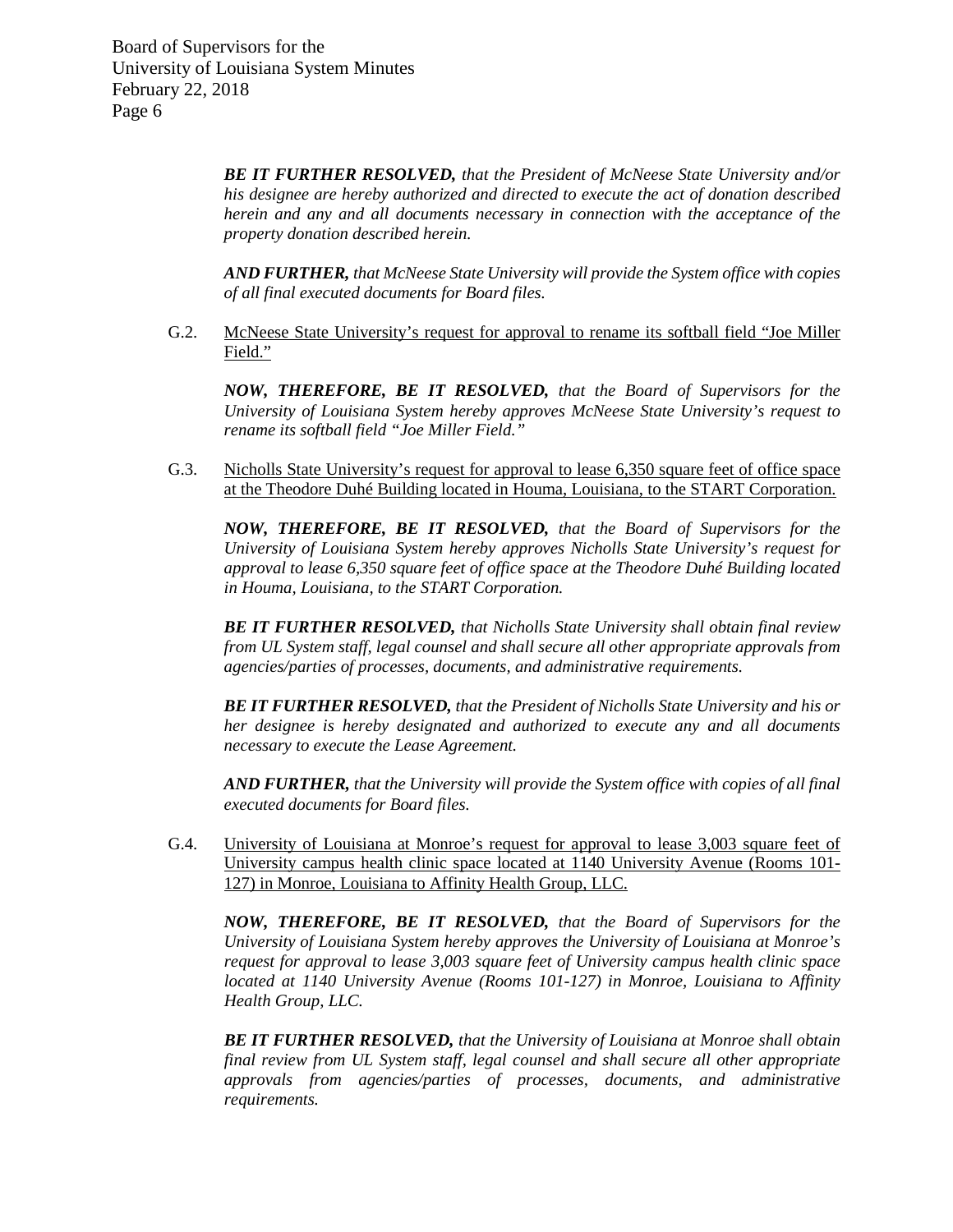> *BE IT FURTHER RESOLVED, that the President of the University of Louisiana at Monroe and his or her designee is hereby designated and authorized to execute any and all documents necessary to execute the Lease Agreement.*

> *AND FURTHER, that the University will provide the System office with copies of all final executed documents for Board files.*

G.5. University of New Orleans' request for approval to rename the performing arts center located on the University campus along Milneburg Road as "The Robert E. Nims Performing Arts Center."

*NOW, THEREFORE, BE IT RESOLVED, that the Board of Supervisors for the University of Louisiana System hereby approves University of New Orleans' request for approval to rename the performing arts center located on the University campus along Milneburg Road as "The Robert E. Nims Performing Arts Center."*

## H. **Finance**

Dr. Edwin Litolff, System Vice President for Business and Finance, introduced the items.

Upon motion of Mr. Sibille, seconded by Ms. Pierre, the Board unanimously voted to approve the following items (H.1.-H.5.):

H.1. Nicholls State University's request for approval to conduct a student referendum to approve a self-assessed Student Media Fee.

*NOW, THEREFORE, BE IT RESOLVED, that the Board of Supervisors for the University of Louisiana System hereby approves Nicholls State University's request for approval to conduct a student referendum to approve a self-assessed Student Media Fee.* 

H.2. University of Louisiana at Lafayette's request for approval to expand the eligible partners and targeted student groups who receive a tuition deduction for the contract price of the RN to BSN online degree program.

*NOW, THEREFORE, BE IT RESOLVED, that the Board of Supervisors for the University of Louisiana System hereby approves University of Louisiana at Lafayette's request for approval to expand the eligible partners and targeted student groups who receive a tuition deduction for the contract price of the RN to BSN online degree program.* 

H.3. University of New Orleans' request for approval to (a) adjust fees for qualified students from the Gulf States of Alabama, Florida, Mississippi, and Texas; and (b) adjust pricing for all summer session students.

*NOW, THEREFORE, BE IT RESOLVED, that the Board of Supervisors for the University of Louisiana System hereby approves University of New Orleans' request for approval to (a) adjust fees for qualified students from the Gulf States of Alabama, Florida, Mississippi, and Texas; and (b) adjust pricing for all summer session students.*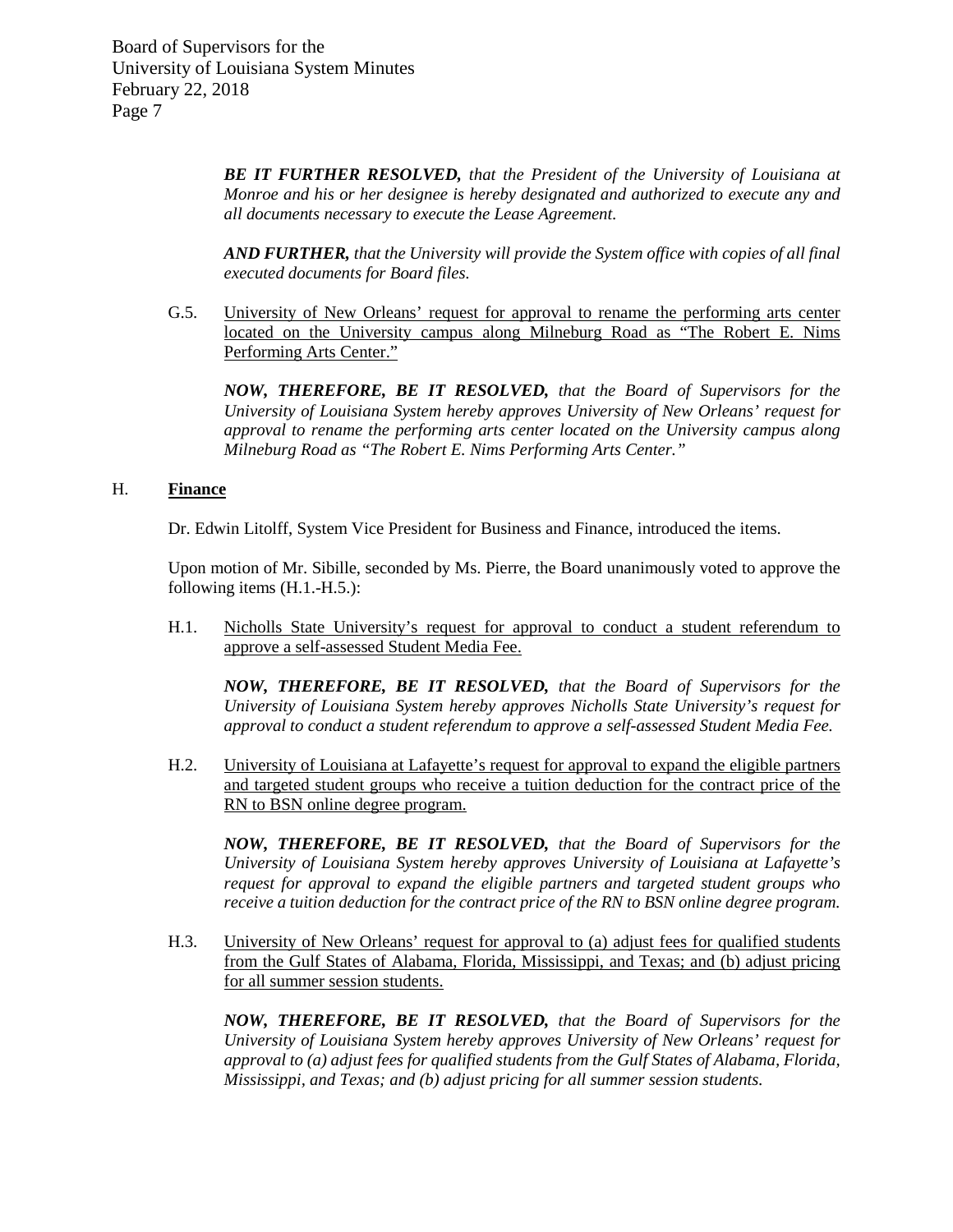> H.4. **University of Louisiana System's** request for approval to establish LEQSF (8g) Endowed Professorships/Super Professorships/First Generation Endowed Scholarships/Superior Graduate Scholarships as follows:

### a. **Nicholls State University**

The Sr. Mary Roland Bienvenu, RSM Endowed Professorship in Nursing

# b. **Northwestern State University**

Louise Mathilde Bradford Endowed Professorship

## c. **Southeastern Louisiana University**

Judge Sheldon Fernandez First Generation Endowed Scholarship Robert and Lydia Hardy Endowed Professorship in Mathematics

## d. **University of Louisiana at Lafayette**

James D. Moncus/BORSF Endowed Superior Graduate Student Scholarship in Biology I

James D. Moncus/BORSF Endowed Superior Graduate Student Scholarship in Biology II

Claire M. Moss/BORSF Endowed Superior Graduate Student Scholarship in Music Fern M. Moss/BORSF Endowed Superior Graduate Student Scholarship in Health Science

J.C. Moss/BORSF Endowed Superior Graduate Student Scholarship in Business Administration

R.C. & Sybil Sealy Family/BORSF Superior Graduate Student Scholarship in Engineering

F. Stan Hardee, Jr./BORSF Endowed Superior Graduate Student Scholarship

John W. & Bonnie Sarver & Julie S. Boucher/BORSF Superior Graduate Student Scholarship

### e. **University of Louisiana at Monroe**

John & Tasha Gardner Professorship in Marketing Analytics Henry A. Little, CPA, Professorship in Accounting Kim Sledge Super Professorship in Risk Management and Insurance ULM Super Professorship in Risk Management & Insurance Lawson & Sharon Swearingen Professorship in Political Science

#### f. **University of New Orleans**

Canizaro-Livingston Professorship in Software and System Development Canizaro-Livingston Professorship in Cybersecurity I Canizaro-Livingston Professorship in Cybersecurity II Whitney Bank Endowed Professorships in Finance I Whitney Bank Endowed Professorships in Finance II Whitney Bank Endowed Professorships in Economics I Whitney Bank Endowed Professorships in Economics II Whitney Bank Endowed Professorship in Economics III Peter L. Hilbert, Sr. Endowed Professorship in Mechanical Engineering Energy Accounting and Technology Conference Endowed Professorship Eurofins Endowed Professorship in Molecular Biology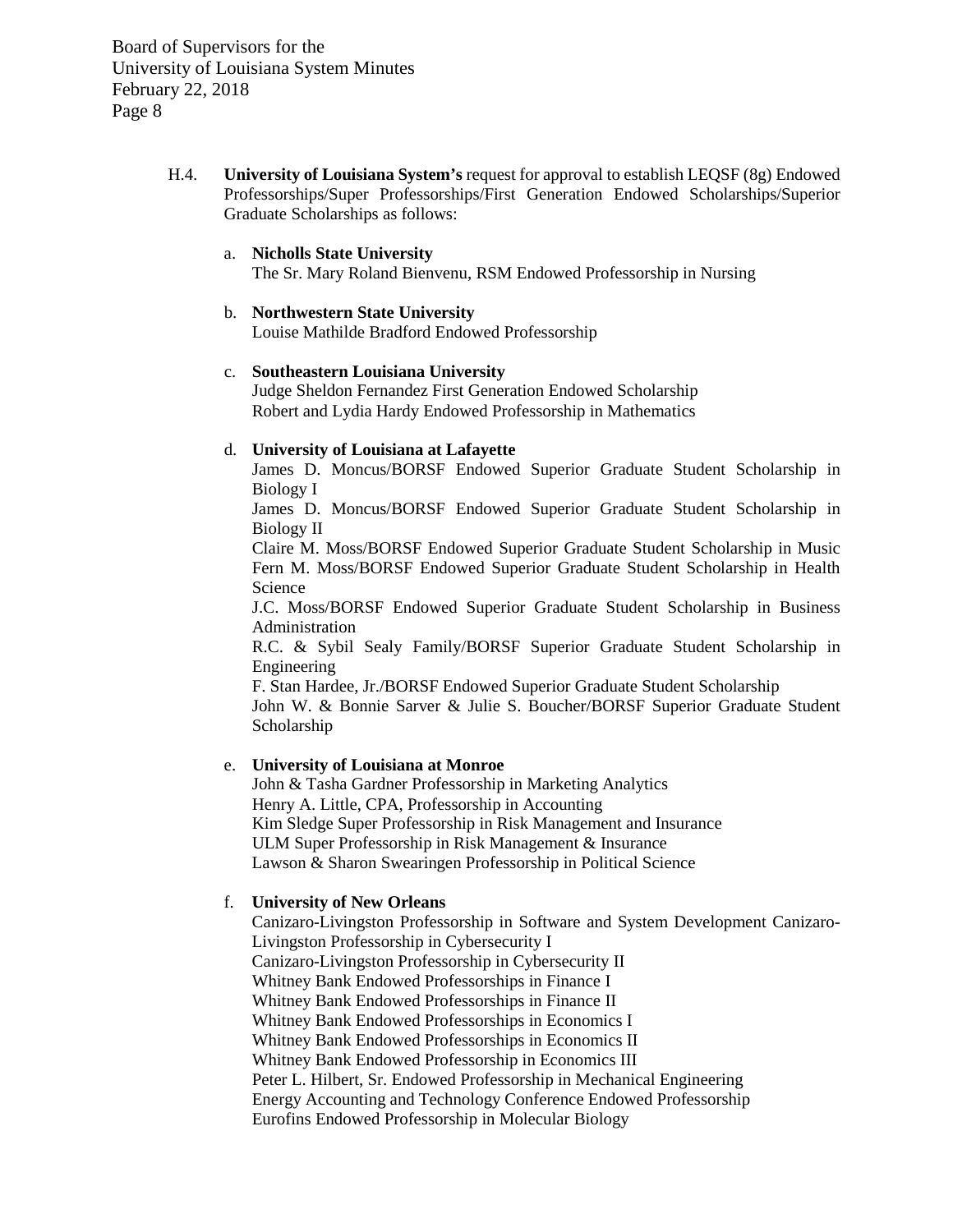> Ivan Miestchovich Endowed Professorship in Real Estate and Economic Development University of New Orleans International Alumni Association 2017 First Generation Scholarship

J.P. Morgan Chase First Generation Scholarship

Endowed Superior Graduate Student Scholarship in Accounting and Tax Accounting

*NOW, THEREFORE, BE IT RESOLVED, that the Board of Supervisors for the University of Louisiana System hereby approves the requests from System institutions to establish the LEQSF (8g) Endowed Professorships/First Generation Endowed Scholarships/Superior Graduate Scholarships noted above.*

H.5. University of Louisiana System's request for approval of payments made by nonprofit organizations to employees of the University of Louisiana System during Fiscal Year 2017 in accordance with provision of Louisiana Revised Statute (R.S.) 17:3390(F).

*NOW, THEREFORE, BE IT RESOLVED, that the Board of Supervisors for the University of Louisiana System hereby approves the University of Louisiana System's request for approval of payments made by nonprofit organizations to employees of the Univ*e*rsity of Louisiana System during Fiscal Year 2017 in accordance with provisions of Louisiana Revised Statute (R.S.) 17:3390(F).*

- - - - - - - - - - - - - - - - - - -

H.6. University of Louisiana System's discussion of Fiscal Year 2017-18 second quarter financial reports and ongoing assurances.

Ms. Bobbie Babin, Director of Accounting and Financial Analysis, gave the report. No action was required by the Board.

H.7. University of Louisiana System's financial status of alternatively financed projects for the six months ended December 31, 2017.

Ms. Bobbie Babin, Director of Accounting and Financial Analysis, gave the report. No action was required by the Board.

- - - - - - - - - - - - - - - - - - -

Mr. Bruce Janet described the summary of audit reports.

# I. **Personnel**

Upon motion of Mr. Shreve, seconded by Mr. Sibille, the Board unanimously voted to approve the following items:

I.1. Grambling State University's request for approval to appoint Dr. Carolyn Hester as Dean of the College of Professional Studies effective March 1, 2018.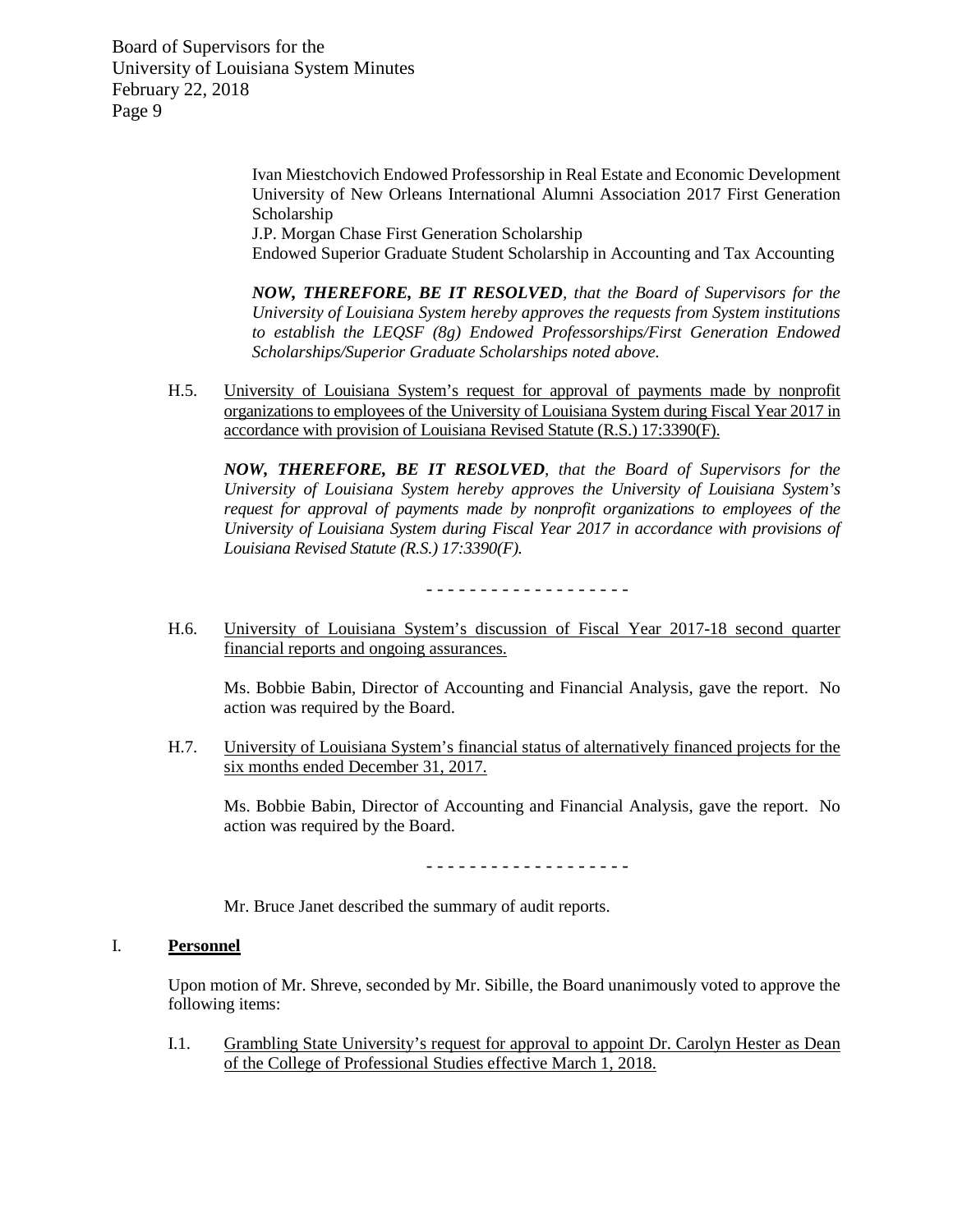*NOW, THEREFORE, BE IT RESOLVED, that the Board of Supervisors for the University of Louisiana System hereby approves Grambling State University's request for approval to appoint Dr. Carolyn Hester as Dean of the College of Professional Studies effective March 1, 2018.*

I.2. Grambling State University's request for approval to appoint Dr. Andolyn Harrison as Dean of the College of Educational and Graduate Studies effective March 1, 2018.

*NOW, THEREFORE, BE IT RESOLVED, that the Board of Supervisors for the University of Louisiana System hereby approves Grambling State University's request for approval to appoint Dr. Andolyn Harrison as Dean of the College of Educational and Graduate Studies effective March 1, 2018.*

I.3. Nicholls State University's request for approval to appoint Mr. Alex Arceneaux as Executive Vice President effective January 1, 2018.

*NOW, THEREFORE, BE IT RESOLVED, that the Board of Supervisors for the University of Louisiana System hereby approves Nicholls State University's request for approval to appoint Mr. Alex Arceneaux as Executive Vice President effective January 1, 2018.*

I.4. Nicholls State University's request for approval to appoint Dr. Michele Caruso as Dean of Students effective January 22, 2018.

*NOW, THEREFORE, BE IT RESOLVED, that the Board of Supervisors for the University of Louisiana System hereby approves Nicholls State University's request for approval to appoint Dr. Michele Caruso as Dean of Students effective January 22, 2018.*

I.5. University of Louisiana at Lafayette's request for approval to appoint Dr. Melinda Granger Oberleitner as Interim Dean of the College of Nursing and Allied Health Professions effective January 1, 2018.

*NOW, THEREFORE, BE IT RESOLVED, that the Board of Supervisors for the University of Louisiana System hereby approves University of Louisiana at Lafayette's request for approval to appoint Dr. Melinda Granger Oberleitner as Interim Dean of the College of Nursing and Allied Health Professions effective January 1, 2018.*

I.6. University of New Orleans' request for approval to appoint Dr. Norma Jean Mattei as Interim Dean of the College of Engineering effective January 16, 2018.

*NOW, THEREFORE, BE IT RESOLVED, that the Board of Supervisors for the University of Louisiana System hereby approves University of New Orleans' request for approval to appoint Dr. Norma Jean Mattei as Interim Dean of the College of Engineering effective January 16, 2018.*

- - - - - - - - - - - - - - - - - - -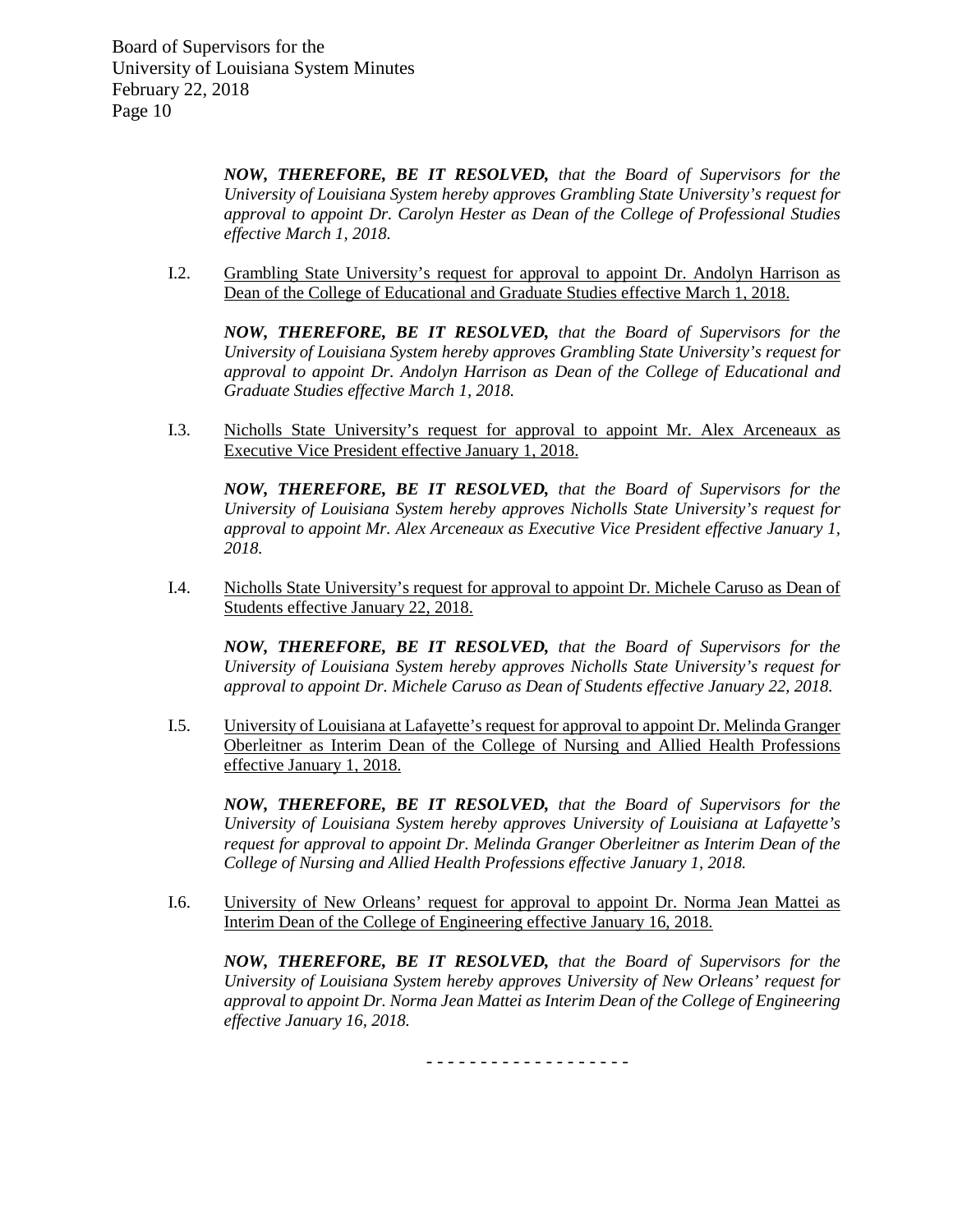Dr. Jay Clune, President of Nicholls State University, introduced Mr. Alex Arceneaux, who indicated his excitement to return to Louisiana and to work for Nicholls State University.

## J. **SYSTEM PRESIDENT'S BUSINESS**

### J.1. Personnel Actions

President Henderson indicated that Board members had recently received personnel actions via email and that System staff had reviewed all personnel actions and recommends approval.

*Upon motion of Mr. Robinson, seconded by Dr. Egan, the Board unanimously voted to approve the System personnel actions.*

# J.2. System President's Report

## *System Staff*

President Henderson announced that Ms. Bobbie Babin, Director of Accounting and Financial Analysis, was scheduled to retire on April 6. He commended her for her professionalism and dedication as she celebrates 26 years of service to the state. Ms. Babin voiced her appreciation to Dr. Henderson, the Board, campus colleagues, and System staff.

Dr. Henderson also reported that Ms. Dawn Melancon, Analytics Manager, had accepted a position at the Board of Regents as Budget and Data Analyst. He thanked her for the contribution she had made in developing the System's dashboard.

President Henderson welcomed Ms. Ashley Mitchell Carter, who recently joined the System Staff as Director of Governmental Affairs. She took a few minutes to introduce herself and updated the Board on the 2018 First Extraordinary Session of the Louisiana Legislature.

#### *Earned Media Analysis*

Dr. Henderson asked Ms. Cami Geisman, Vice President for Marketing and Communication, to provide an update on the effectiveness of the messaging for the System and its universities. Ms. Geisman said that awareness of the UL System has considerably increased in the past year as a result of targeted communications efforts.

# *For Our Future Conference*

President Henderson reported on the success of the Inaugural *For Our Future* Conference held at Southeastern on February 1-2 and thanked Dr. John Crain for hosting the event. He said that 400 faculty and staff participated in the two-day conference, with several Board members also in attendance. Dr. Henderson announced that University of Louisiana at Lafayette will host the 2019 conference.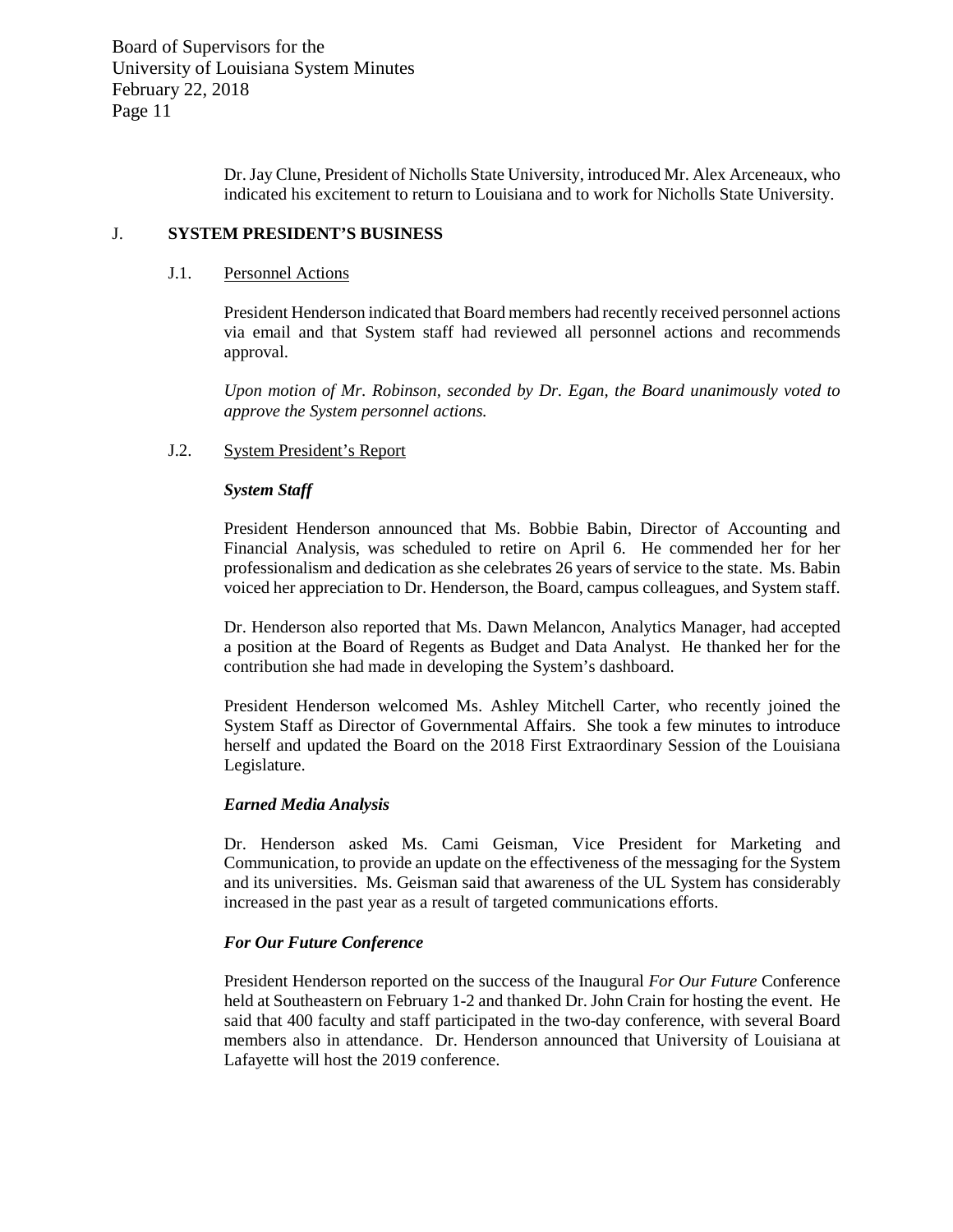### *Healthy Workplace*

Dr. Henderson indicated that the System has scheduled a workshop for March 19 titled *Ensuring a Healthy and Productive Workplace*. Those invited to participate include University Presidents and Provosts, Human Resource Directors, Title IX Coordinators, Student Affairs representatives, and SGA presidents. He said that the purpose of the training was to encourage and cultivate a positive workplace culture throughout the System.

# *Student Affairs Update*

President Henderson asked Ms. Erica Calais, Vice President for Student Affairs and Governance, to update the Board on current student affairs issues. Ms. Calais described the following:

- Rep. Nancy Landry's HB 78 regarding hazing and student leaders given the opportunity for input.
- UL System's collaboration with Louisiana Community and Technical College System to present a Students in Crisis workshop highlighting mental health issues.
- Preparation for the seventh annual Academic Summit on April 19-20 on the University of New Orleans campus.
- Student leaders' meetings with Governor John Bel Edwards and legislators in Baton Rouge and Washington, D.C. to discuss student-related issues.

#### *Workday*

Dr. Henderson reported that Mr. Jorge Chinchilla, who is based in the System Office, will be managing the implementation process for the Workday platform. Louisiana Tech University, Southeastern Louisiana University, and University of New Orleans are participating in the cloud-based system.

# *Management and Leadership Institute*

Dr. Henderson stated that the Management and Leadership Institute had met earlier in the week at McNeese State University in Lake Charles. He also informed the Board that the ninth and final session for the year will be held in Monroe.

# K. **Board Chair's Business**

#### K.1. Board Chair's Report

Mr. Perkins directed Board members' attention to the documents in their folders, including a calendar of events and copies of athletic and audit summary reports.